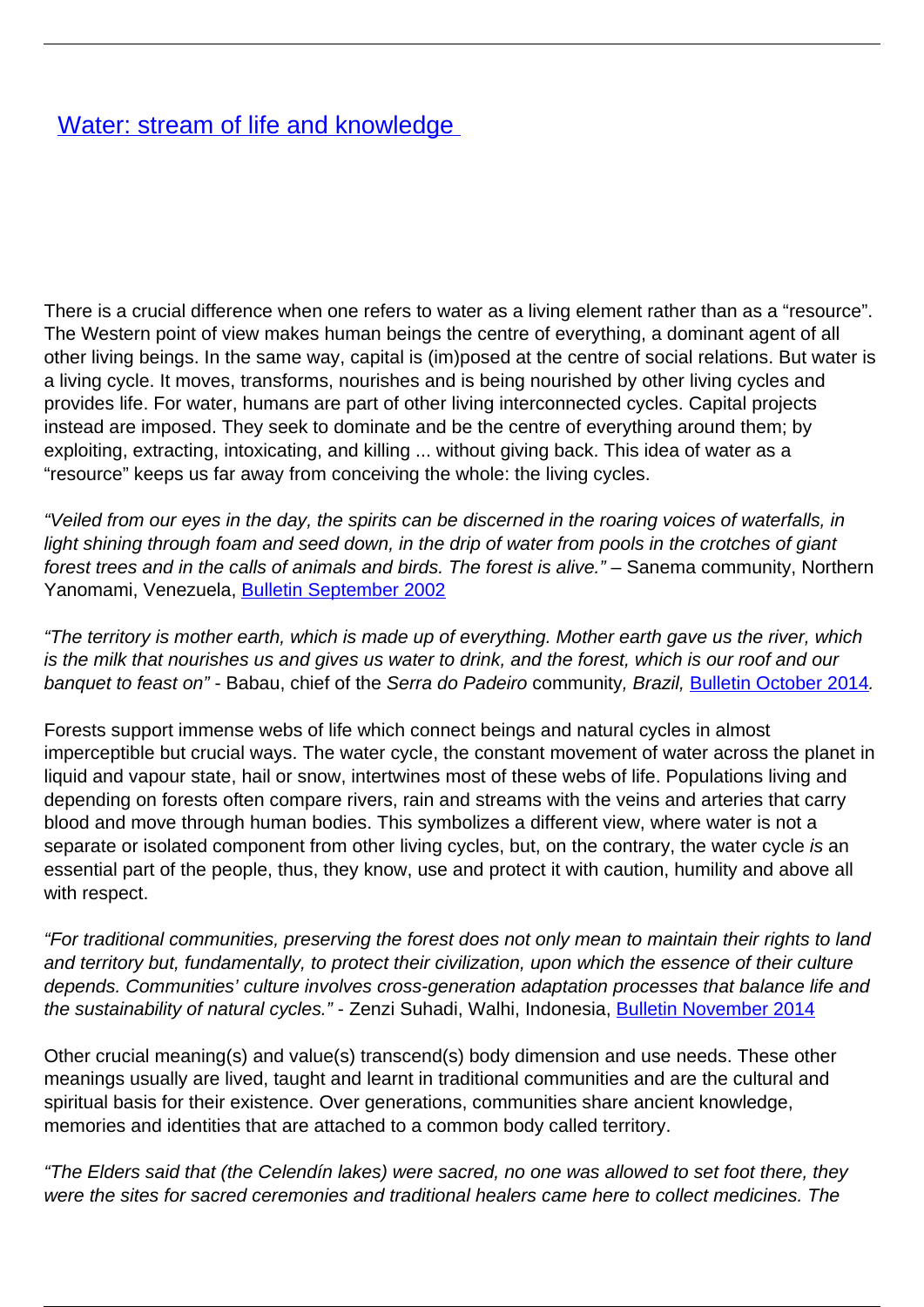Elders called this place Conga" - Rondera (peasant patroller) from Cajamarca, Peru, [Bulletin March](http://wrm.org.uy/articles-from-the-wrm-bulletin/section1/women-defend-mountain-lagoons-and-promote-living-well/) [2015.](http://wrm.org.uy/articles-from-the-wrm-bulletin/section1/women-defend-mountain-lagoons-and-promote-living-well/)

"We met around the fire. The canopy of coronilla (Scutia buxifolia), rama negra (Senna corymbosa), guayabo colorado (Myrcianthes cisplatensis) and tala (Celtis spinosa) did what it could to protect us from the fine rain that from time to time was accompanied by the wind. There was a feeling, indecipherable to me, a mixture of spiritual grandeur and earthly safety. We enjoyed the silence full of messages, the nearby crystalline and untiring river, the silenced night elves, also the frogs and crickets leaving time and space to us." – Nelly Curbelo about the third gathering on women cycles and natural medicine, Uruguay, [Bulletin February 2004](http://wrm.org.uy/oldsite/bulletin/79/forest.html#plants)

All rainwater and snow goes downhill to form water bodies - such as a river, a lake or a wetland – feeding along their paths many life systems. However, most of the water runs underground. Forests and pastures located in the upper basins and along the banks of rivers and streams improve and nurture groundwater.

"Were it not for the water in the páramo

There would be no life on our planet and in our country.

Some talk of god, but we do not see him:

We see our Pachamama, our nature" – Josefina Lema, Ecuador, [Bulletin March 2015](http://wrm.org.uy/articles-from-the-wrm-bulletin/section1/josefina-and-the-water-springs-against-pine-plantations-in-ecuadors-paramos/)

Furthermore, coastal areas depend on the encounter of freshwater with the sea which produces endless webs of life essential for communities in these areas. Mangroves, for example, are "submerged" forests providing livelihood and culture to coastal towns practicing artisanal and subsistence fishing, as well as shell, snail and crab harvesting.

But above all, the mangrove is territory.

"We consider the mangrove ecosystem to be our mother and this is what we have all learnt. Life is there, the mangrove ecosystem is a maternity and it is a natural industry that God has left us as heritage, so we won't be poor" - women from the Cayapas Mataje Ecological Reserve, Ecuador, [Bulletin March 2010](http://wrm.org.uy/articles-from-the-wrm-bulletin/section2/food-sovereignty-in-the-hands-of-mangrove-ecosystem-women/)

"An open fire is your kitchen

Your children, your entertainment

The forest, your medicine

The shade, your protection

A good fish, your food

Chillangua [1], your seasoning

The mangrove, barrier of life